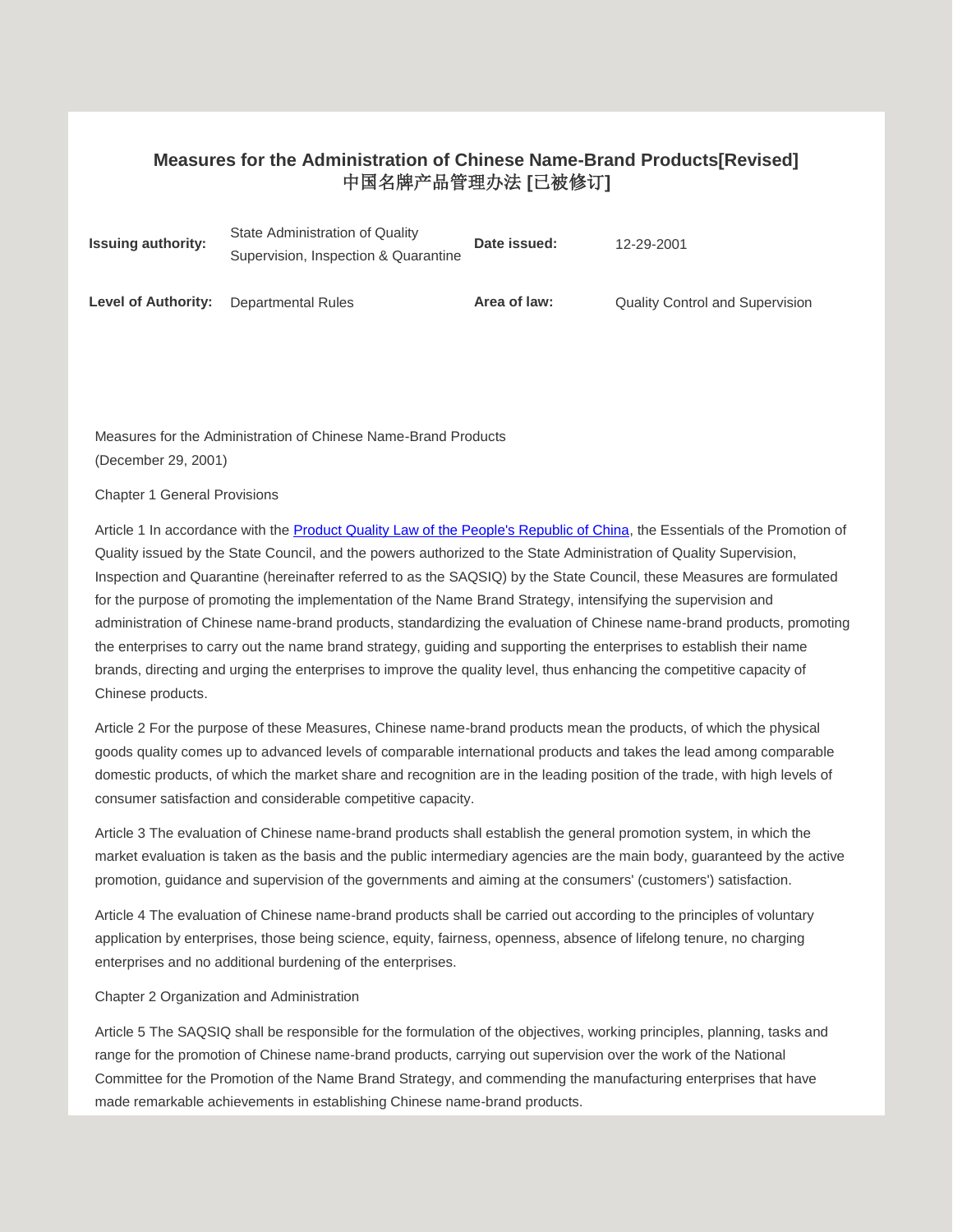Article 6 The SAQSIQ authorizes the National Committee for the Promotion of Name Brand Strategy to organize and carry out the evaluation of Chinese name-brand products in a unified way, and to promote the publicity and cultivation of Chinese famous-brand products.

The National Committee for the Promotion of the Name Brand Strategy is a non-permanent body composed of specialists from the relevant national social organizations, government departments, some press units and other relevant circles. The Secretariat of the National Committee for the Promotion of the Name Brand Strategy shall be set up under the Quality Department of the SAQSIQ, which shall be responsible for the organization, coordination and day-to-day administrative work of the National Committee for the Promotion of the Famous Brand Strategy.

Article 7 The National Committee for the Promotion of the Famous Brand Strategy may, in light of the need for work, retain specialists from relevant areas to form several special committees, which shall, under the organization of the National Committee for the Promotion of the Name Brand Strategy, and according to the classification of products, work out their respective implementing rules and plans for the evaluation of Chinese name-brand products, and carry out the specific evaluation work. And the special committees shall dissolve automatically after the evaluation work ends.

Article 8 The departments of quality and technology supervision of the provinces (autonomous regions, municipalities directly under the Central Government) shall be responsible for the application and recommendation of Chinese namebrand products within their respective administrative areas, and shall organize and carry out the supervision and administration of Chinese famous-brand products.

Chapter 3 Requirements for Application

Article 9 The following requirements must be met for applying for the title of Chinese name-brand product:

(1) Compliance with the relevant provisions of laws, regulations and industrial policies of the state.

(2) The physical quality takes the lead in domestic similar products and reaches the internationally accepted standard; the market share, export ratio and brand recognition are all in the leading position among domestic similar products.

(3) The annual sales, the profit payments and tax turnover realized, the profit rate on industrial costs and expenses and the total assets contribution ratio are all in the leading position of the trade.

(4) The enterprise has reliable, advanced production techniques and equipment, and leads the industry in technological innovation and development of products

(5) The goods are produced in accordance with the domestic standards, which reflect international standards or advanced foreign standards.

(6) The enterprise has sound and complete measurement and monitoring systems and guaranteed measurement capacity.

(7) The enterprise has a sound quality control system that is in effective operation, and has not experienced any major quality liability incident.

(8) The enterprise has a sound and complete after-sale service system with high level of customers' satisfaction.

Article 10 Those in any of the following situations may not apply for the title of "Chinese name-brand product":

1) Using foreign (overseas) trademarks;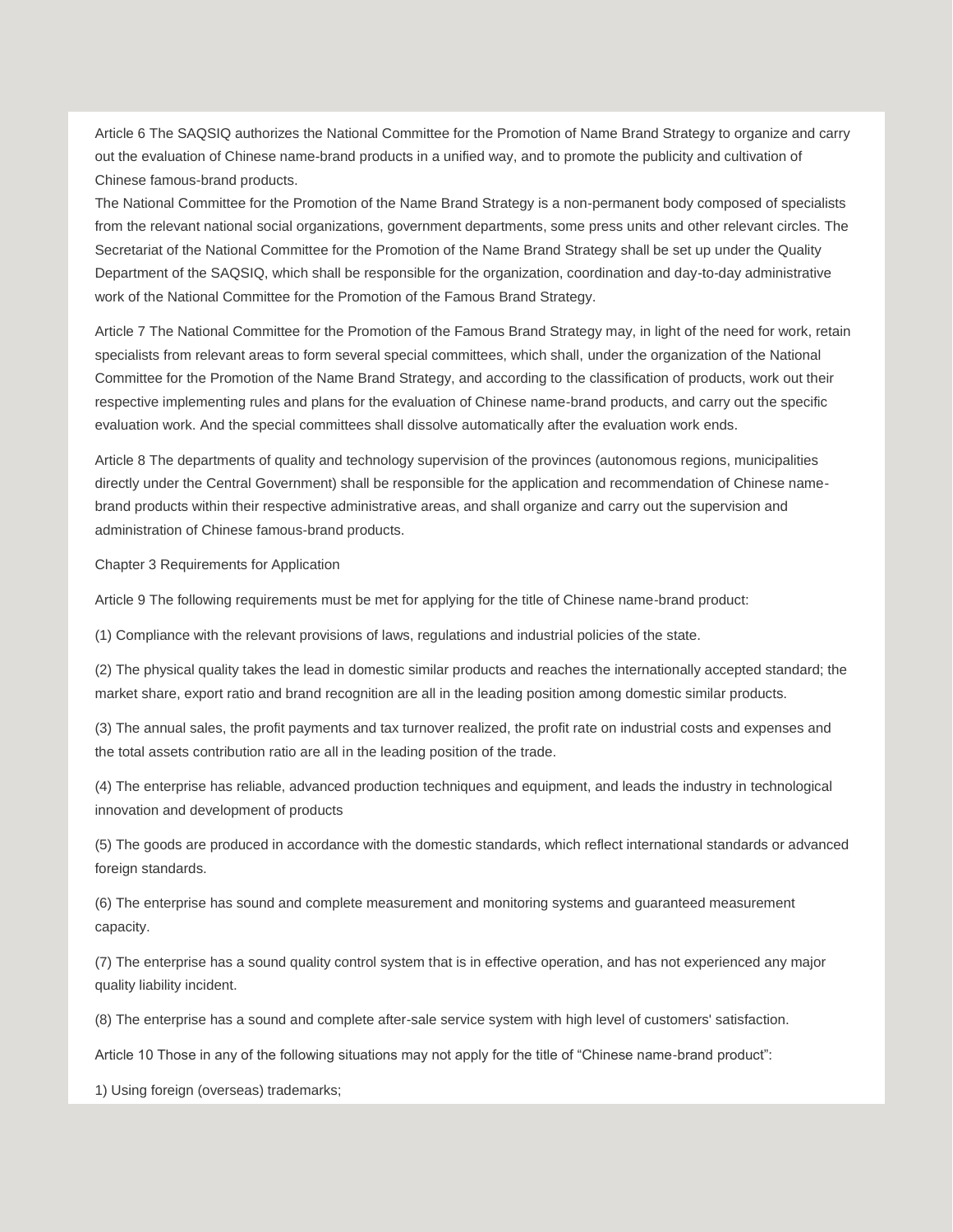2) Failing to obtain the licenses for the products subject to the control of production license, forcible production certification and measurement apparatus manufacturing license, etc;

3) Having records of failure in the selective examinations of quality supervision at the level of province (municipality directly under the Central Government, autonomous region) or above in the last 3 years;

4) Having records of failure in the export commodity inspections in the last 3 years; or foreign countries having claimed compensation for the export products;

5) Having encountered quality or safety accidents in the last 3 years, or having received major quality complaints which have been verified to be true;

6) Having committed other serious violations of laws and regulations.

## Chapter 4 Norms of Evaluation

Article 11 A system of evaluation norms shall be established by giving priority to market evaluation, quality evaluation, results evaluation and development evaluation.

Article 12 The market evaluation shall mainly evaluate the market share, degree of consumer satisfaction and export ratio of the submitted products; the quality evaluation shall mainly evaluate the physical quality level of the submitted products and the quality control system of the applying enterprises; the results evaluation shall mainly evaluate the aspects of the applying enterprises such as the profit payments and tax turnover realized, the profit rate on industrial costs and expenses and the total assets contribution rate, etc; and the development evaluation shall mainly evaluate the level of technological development and the level of enterprise scale of the applying enterprises, and the norms of evaluation shall be considerably preferential for the products embodying independent intellectual property and essential technology.

Article 13 The National Committee for the Promotion of the Name Brand Strategy shall determine the formulation of detailed rules for the evaluation of different products, the determination of criteria for the comprehensive evaluation, the allocation of the weight of different evaluation norms, the evaluation methods for the norms that cannot be directly quantified, the simplification of complex factors in the evaluation, and the determination of the results of comprehensive evaluation.

## Chapter 5 Evaluation Procedures

Article 14 The evaluation of Chinese name-brand products shall be conducted once a year. The National Committee for the Promotion of the Name Brand Strategy shall, in the first quarter of each year, announce the catalog of the products for which the evaluation shall be carried out and the starting date and deadline for accepting applications for the evaluation.

Article 15 The enterprise shall, on a voluntary basis, accurately fill out the Chinese Name-Brand Product Application Form (to be formulated separately), provide relevant certifications, and submit the applications within the prescribed period of time to the Bureau of Quality and Technical Supervision of the local province (autonomous region, municipality directly under the Central Government).

Article 16 The Bureaus of Quality and Technical Supervision of various provinces (autonomous regions and municipalities directly under the Central Government) shall, within the prescribed period of time, organize the relevant departments and the relevant social organizations in their respective provinces (autonomous regions or municipalities directly under the Central Government) to offer opinions on whether the applying enterprises meet the requirements for application and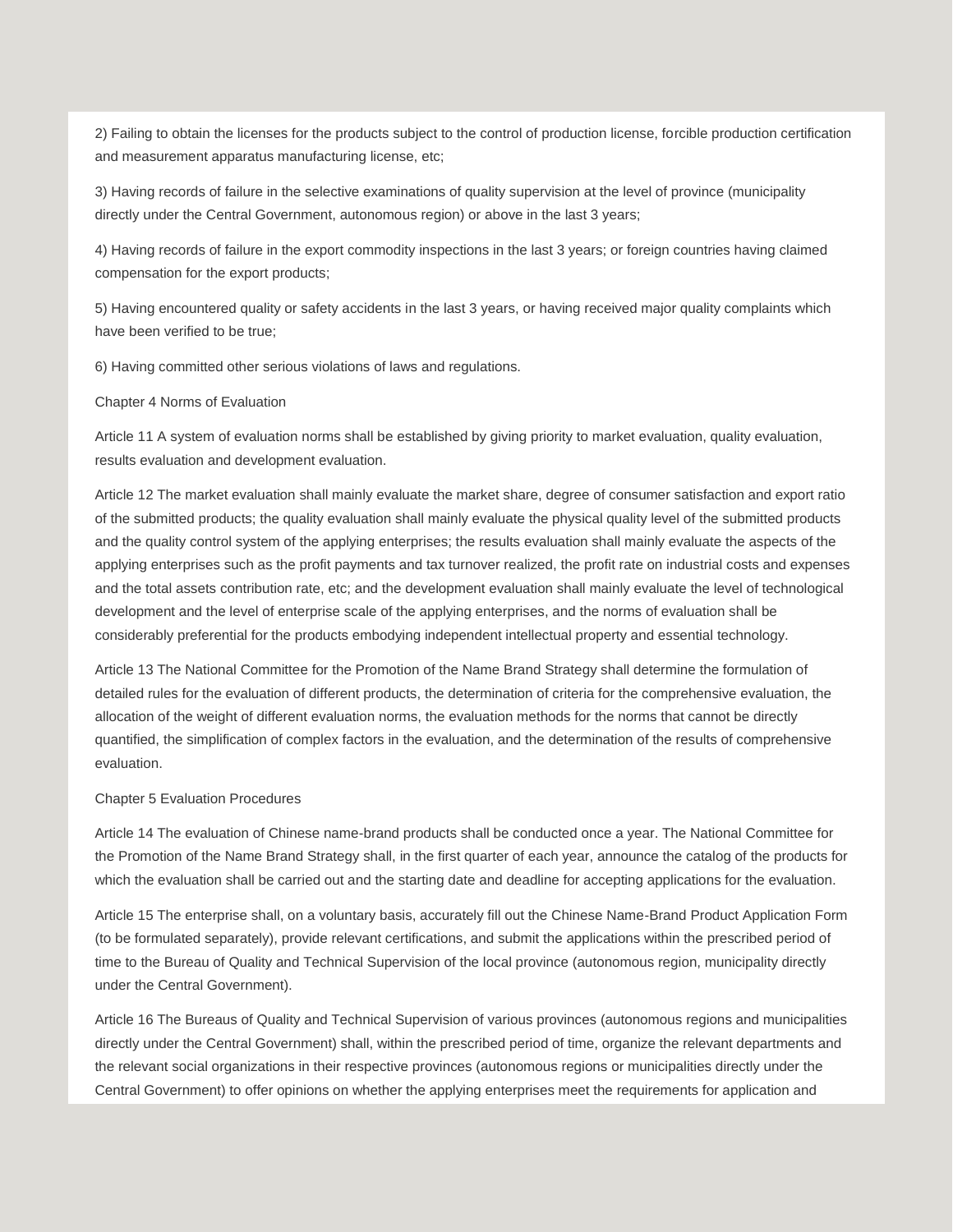whether the materials submitted by the enterprises are true, etc., and form the recommendation comments and submit them in a unified way to the Secretariat of the National Committee for the Promotion of the Famous Brand Strategy.

Article 17 The Secretariat of the National Committee for the Promotion of the Famous Brand Strategy shall, after the collection of the recommendation materials, organize the relevant departments and social organizations to conduct preliminary examination on the application materials of the enterprises, fix the list for preliminary examination and distribute such list and application materials to the corresponding special committees.

Article 18 The special committees shall conduct comprehensive evaluations on the submitted products according to the detailed evaluation rules and work out the evaluation report, and submit to the Secretariat of the National Committee for the Promotion of the Name Brand Strategy the lists of recommended Chinese name-brand products for their respective trade based on that report.

Article 19 The Secretariat of the National Committee for the Promotion of the Name Brand Strategy shall, after collecting and analyzing the lists of recommended products presented by various special committees, submit such lists to the plenary committee for examination to determine the list of primary selections.

Article 20 The Secretariat of the National Committee for the Promotion of the Name Brand Strategy shall, through the press media, make public the list determined after examination by the plenary committee and solicit opinions from the society within a certain time limit.

Article 21 The list determined after soliciting opinions from all circles shall be submitted again to the plenary committee of the National Committee for the Promotion of the Name Brand Strategy for examination, determination and announcement.

Article 22 The title of "Chinese name-brand product" shall be conferred in the name of the SAQSIQ, with the issuance of the certificates of Chinese name-brand product and medals.

## Chapter 6 Supervision and Administration

Article 23 The certificate of Chinese name-brand product shall be valid for three years. During its term of validity, the enterprise may use the uniformly fixed sign of Chinese name-brand product on the product that has obtained the title of Chinese name-brand product and in its packing, decoration, specification, advertisement and other relevant materials, with the indication of the term of validity. Where laws and regulations otherwise have provisions, those provisions shall be observed.

Article 24 In terms of their validity, Chinese famous-brand products shall be exempt from the quality supervision and inspection taken by the governments at various levels. Products complying with the relevant provisions on the exemption of exit inspection shall have priority in the exemption of inspection according to law.

Article 25 In terms of their validity, Chinese name-brand products shall automatically be included in the range of the activities involved in cracking down on fake goods and protecting famous quality ones; and the enterprises of Chinese name-brand products shall cooperate with the law enforcement departments in the work of authentication of real and false products.

Article 26 With regard to products with the title of Chinese name-brand product, if there is any considerable fluctuation in the quality thereof, with strong complaints from the consumers (users), or foreign countries deserve compensation for the export products, or the enterprise encounters a serious quality liability incident, or any serious troubles have occurred to